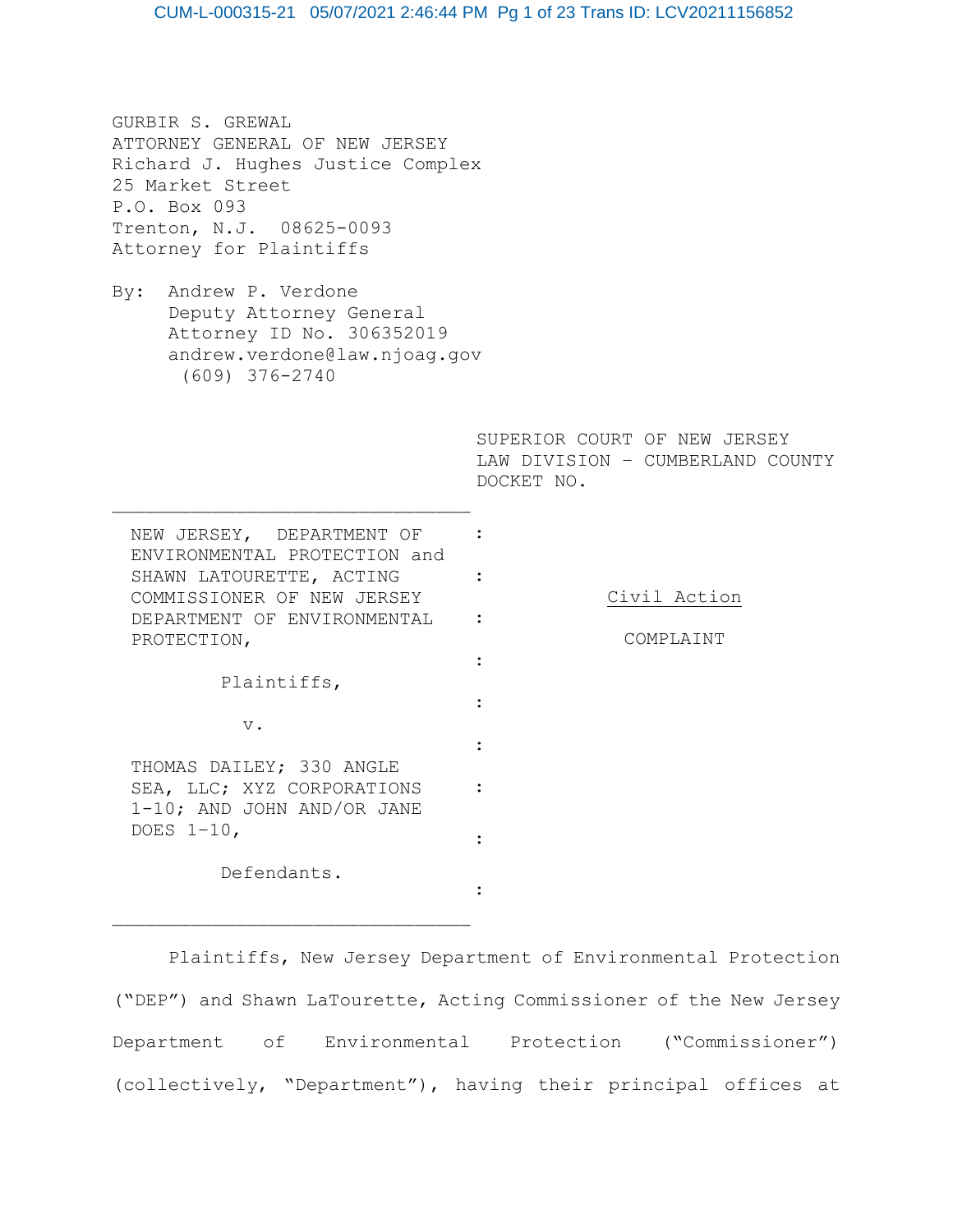### CUM-L-000315-21 05/07/2021 2:46:44 PM Pg 2 of 23 Trans ID: LCV20211156852

401 East State Street in the City of Trenton, County of Mercer, State of New Jersey, by and through their attorney, file this Complaint against Defendants Thomas Dailey, 330 Angle Sea, LLC ("330 Angle Sea"), XYZ Corporations 1–10 (Names Fictitious) and John and/or Jane Does 1-10 (Names Fictitious) (collectively, "Defendants"), and allege as follows:

### **STATEMENT OF THE CASE**

1. This is a civil action under the Underground Storage of Hazardous Substances Act, N.J.S.A. 58:10A-21 to -35 ("UST Act") to require Defendants to properly remove and close an out-of-service gasoline Underground Storage Tank ("UST") on their property, to hold them responsible for the improper removal and closure of two USTs, and to compel them to investigate and remediate any contamination at or from the property.

2. In 1992, Defendant Thomas Dailey purchased from Alfred A. Gratz property located at 885 N. Pearl Street in Bridgeton, New Jersey ("Site"). The Site operated previously as a car dealership and contained at least three USTs at the time Dailey purchased the Site. Dailey later transferred ownership of the Site to his limited liability company, 330 Angle Sea. Dailey is the sole member of 330 Angle Sea.

3. Shortly after Dailey purchased the Site, on approximately July 7, 1992, DEP received an anonymous report that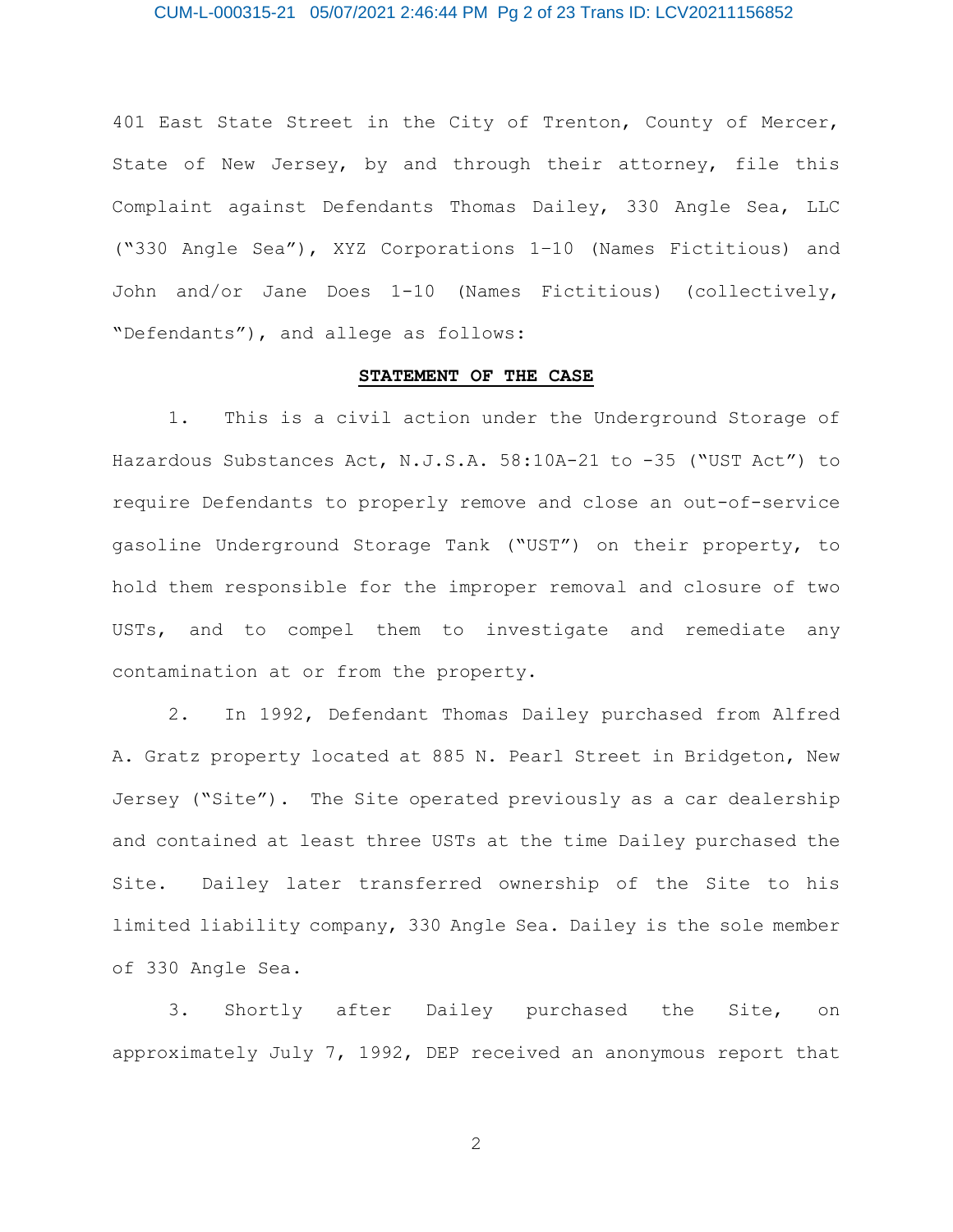### CUM-L-000315-21 05/07/2021 2:46:44 PM Pg 3 of 23 Trans ID: LCV20211156852

two on-site USTs containing petroleum products had been removed. At that time, DEP did not follow-up on the anonymous report.

4. The significance of the anonymous report became clear later when the former owner of the Site, Alfred A. Gratz disclosed in his response to a UST Facility Certification Questionnaire in 2013 ("2013 Questionnaire") that three USTs were located on the site in 1992 when Dailey purchased the property.

5. As the owner and operator of the Site and the USTs in 1992, Dailey had an obligation to close the USTs in compliance with applicable regulations, which included registering the USTs, reporting the USTs' removal to DEP, and conducting a site investigation following the USTs removal. Dailey failed to satisfy any of these requirements.

6. DEP's Site Remediation Program inspected the Site in 2015 to determine the presence of any remaining USTs ("December 2015 Inspection"). DEP identified only one remaining out-ofservice UST on the Site at this time. This UST was filled with a mixture of water and petroleum product that gave off an odor of gasoline. DEP concluded that there had likely been a release from the UST and directed Dailey, who was still the owner of the Site, to hire a Licensed Site Remediation Professional ("LSRP") to remove the remaining UST and begin remedial activities. Again, he failed to comply.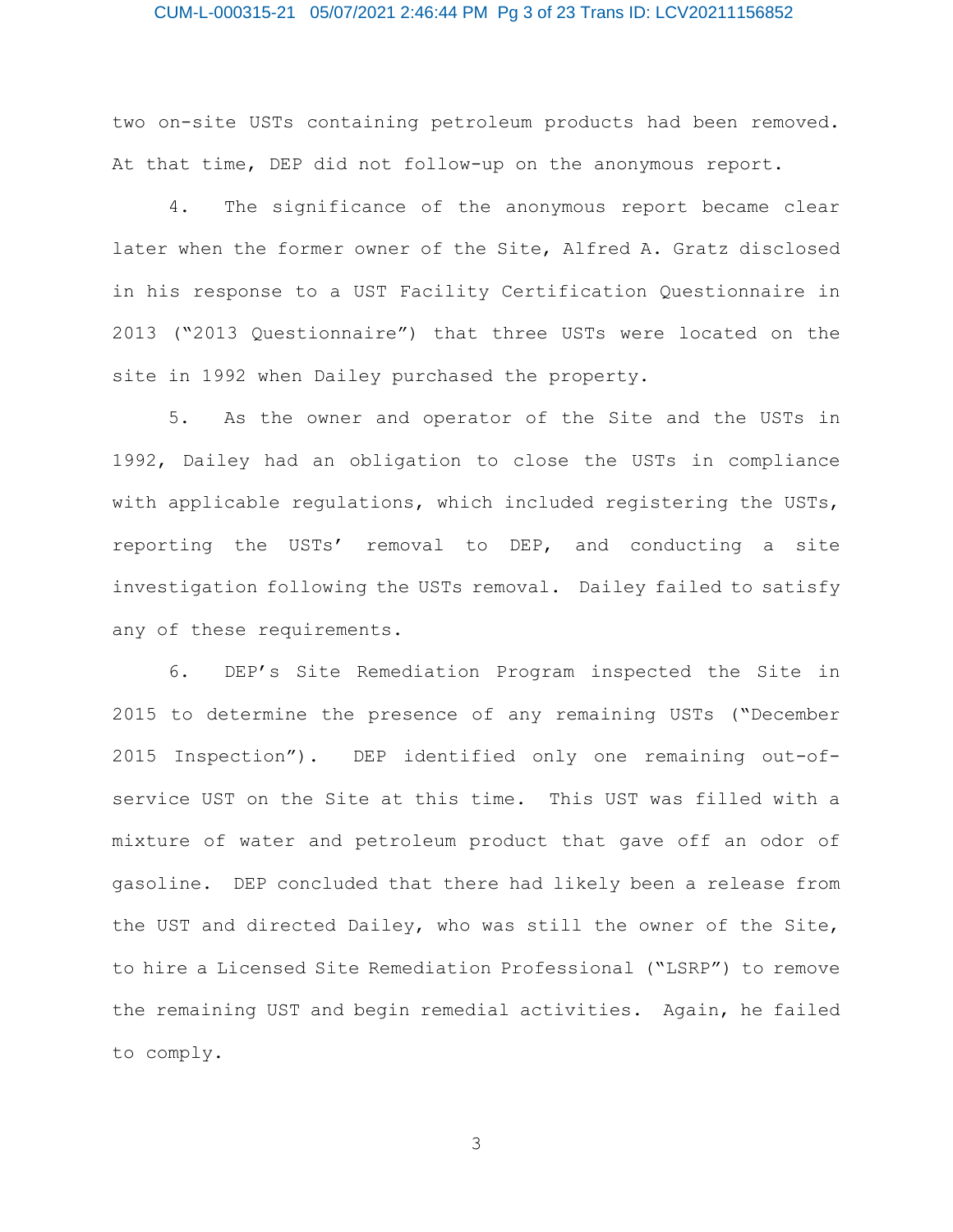### CUM-L-000315-21 05/07/2021 2:46:44 PM Pg 4 of 23 Trans ID: LCV20211156852

7. Failure to investigate possible releases of harmful substances and adhere to the regulatory requirements for proper closure and removal of USTs poses a risk that leaks of dangerous contaminants will go undetected and unremediated.

8. Gasoline and its components pose threats to the environment and public health when they enter the soil and groundwater because they persist in soil for long periods of time, threatening plant and animal life and human health when ingested or inhaled. Ingesting gasoline or inhaling gasoline vapors can cause dizziness, headaches, lung irritation, and nervous system disruptions.

9. The community surrounding the Site has a significant low-income and minority population. Historically, across New Jersey, such communities have been disproportionately exposed to high-polluting facilities and the resultant threats of high levels of air, water, and soil pollution, and accompanying potential for increased adverse public health impacts.

10. Residents of all communities should receive fair and equitable treatment in matters affecting their environment, community, homes, and health without regard to a community's socioeconomic condition. See, e.g., Exec. Order No. 23 (April 20, 2018), 50 N.J.R. 1241(b) (May 21, 2018), and Environmental Justice Law, N.J.S.A. 13:1D-157 to -161.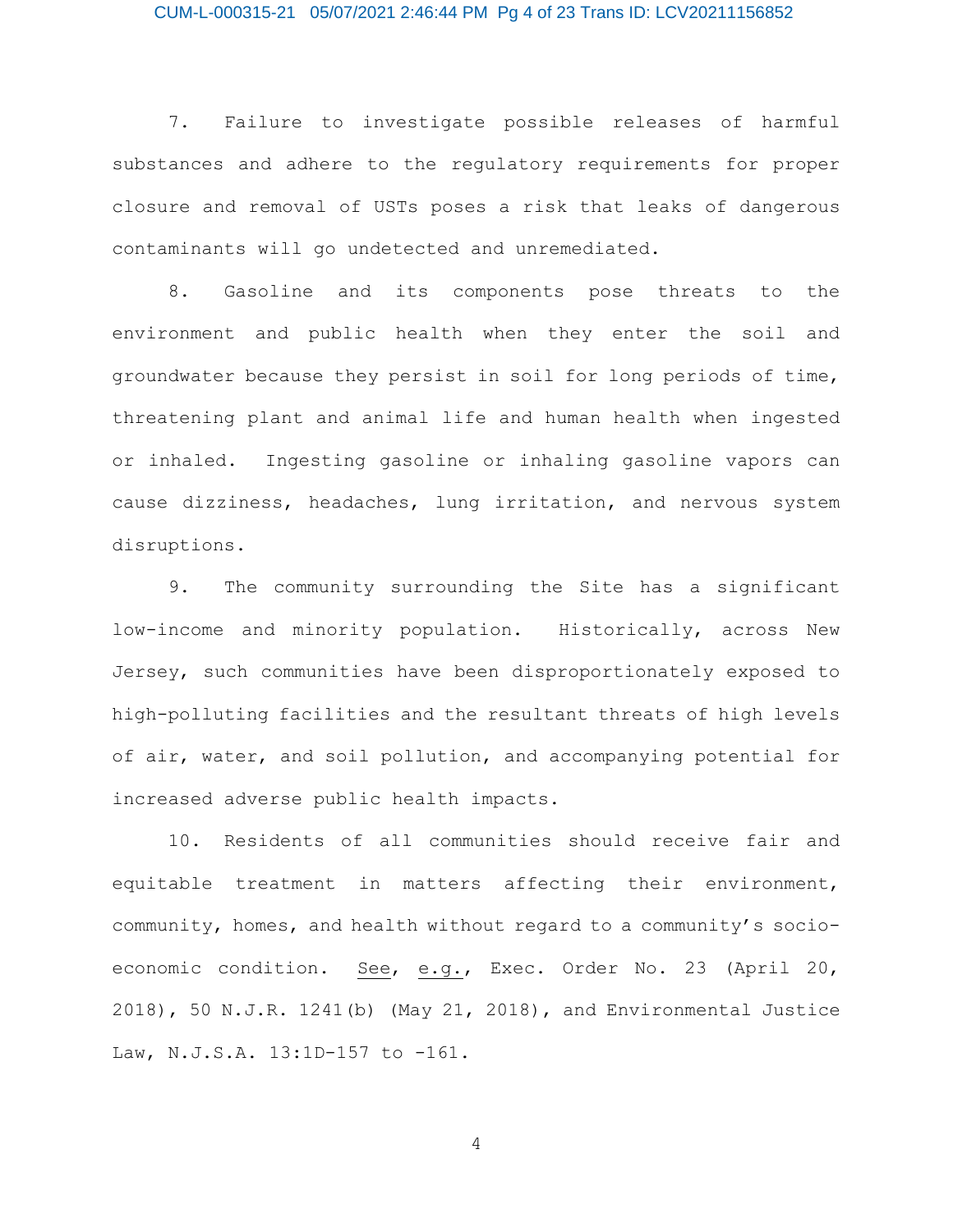### CUM-L-000315-21 05/07/2021 2:46:44 PM Pg 5 of 23 Trans ID: LCV20211156852

11. Dailey and/or his recently formed limited liability company, 330 Angle Sea, failed to: i. properly close the two petroleum product USTs in 1992 by registering the tanks, notifying DEP of their intent to remove the USTs, and conducting a post-UST removal site investigation; ii. properly close the remaining UST by registering the UST, notifying DEP of their intent to remove the UST, and conducting a post-UST removal site investigation; and iii. investigate possible harm to public health and the environment caused by the UST identified during the December 2015 Inspection. These failures pose a continuing threat to the health of the community and the environment.

12. The Department now seeks to compel Defendants: (1) to conduct site investigations to determine the existence of hazardous substances in the soil and groundwater at the Site and the land and groundwater of surrounding properties that may have been contaminated with hazardous substances discharged at the Site; (2) to close the UST at the Site in compliance with the relevant environmental laws and regulations; and (3) to pay civil statutory penalties for their misconduct.

#### **PARTIES**

13. DEP is a principal department in the State of New Jersey's executive branch of government. DEP maintains its principal offices at 401 East State Street, Trenton, Mercer County, New Jersey.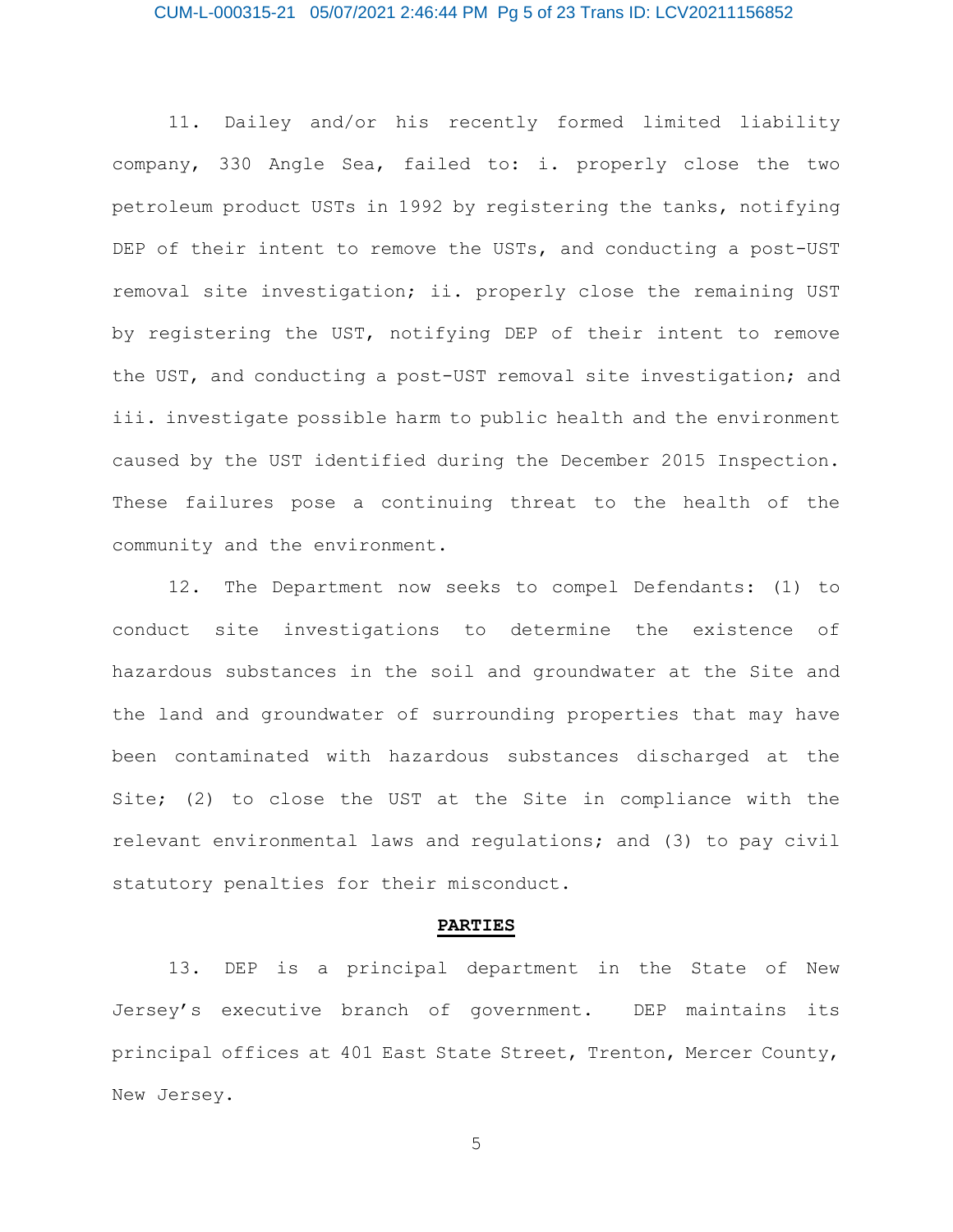### CUM-L-000315-21 05/07/2021 2:46:44 PM Pg 6 of 23 Trans ID: LCV20211156852

14. The Commissioner maintains his principal office at 401 East State Street, Trenton, Mercer County, New Jersey. The Commissioner is authorized by law to commence a civil action in Superior Court for appropriate relief for any violation of the UST Act. N.J.S.A. 58:10A-32; N.J.S.A. 58:10A-10.c.

15. Defendant Thomas Dailey is an individual with a principal address located at 330 Angle Sea Drive, North Wildwood, NJ 08260. Dailey owned the Site from 1992 until 2017.

16. Defendant 330 Angle Sea is a limited liability company organized under the laws of the State of New Jersey with a principal place of business at 461 N. Pearl Street, Bridgeton City, NJ 08302. Dailey transferred ownership of the Site to 330 Angle Sea in 2017. 330 Angle Sea is the current owner of the Site. Defendant Thomas Dailey is the sole member of 330 Angle Sea.

17. Defendant "John Does" and/or "Jane Does" 1 through 10, these names being fictitious, are individuals, including but not limited to, responsible corporate officials, who discharged, are in any way responsible for, and/or contributed to the discharge of hazardous substances and pollutants at the Property with identities that cannot be ascertained or confirmed as of the filing of this Complaint.

18. Defendants "XYZ Corporations" 1 through 5, these names being fictitious, are entities that discharged, are in any way responsible for, and/or contributed to the discharges of hazardous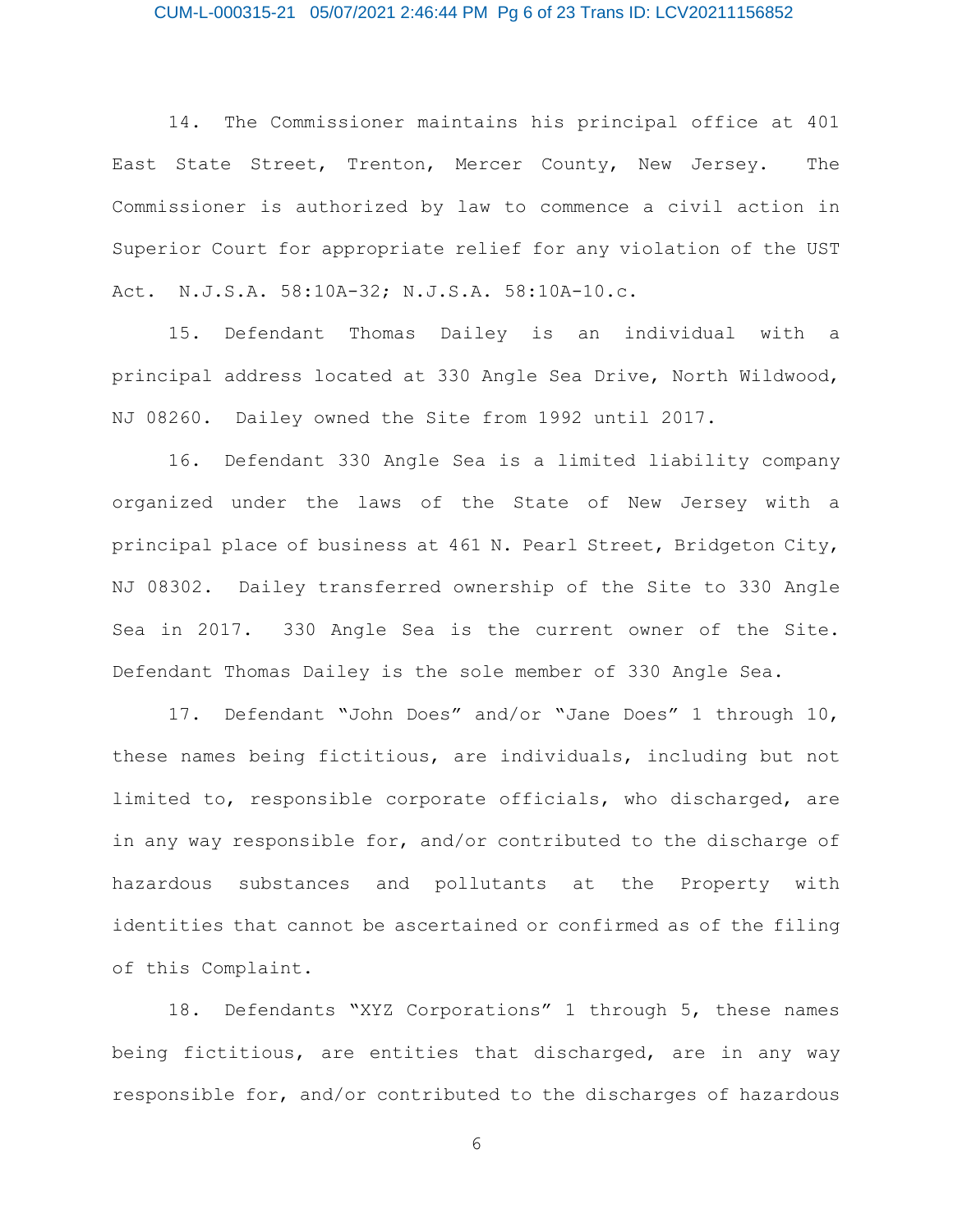### CUM-L-000315-21 05/07/2021 2:46:44 PM Pg 7 of 23 Trans ID: LCV20211156852

substances at the Property, with identities that cannot be ascertained or confirmed as of the filing of this Complaint, certain of which are corporate successors to, predecessors of, tenants of, or are otherwise related to the named defendants.

#### **GENERAL ALLEGATIONS**

19. The Site is known as Block 3, Lot 2 on the Bridgeton tax map and Block 1902, Lot 9 on the Upper Deerfield Township tax map and is known to the DEP as Program Interest Number 003631.

20. The Site has historically been the location of "more than one underground storage tank (UST) systems," as defined by N.J.A.C. 7:14B-1.6. Use of the USTs at the Site ceased in approximately 1987. One UST remains at the Site currently and two USTs were removed in 1992.

21. Gasoline and its components pose threats to the environment and public health when they enter the soil and groundwater. Gasoline persists in soil for long periods of time, impeding plant growth and threatening birds and mammals with irritation and toxicity. Gasoline also poses a threat to human health, as ingesting gasoline or inhaling gasoline vapors can cause dizziness, headaches, lung irritation and nervous system disruptions. See, e.g., Agency for Toxic Substances and Disease Registry, Public Health Statement for Automotive Gasoline, CENTER FOR DISEASE CONTROL (June 1995), https://www.atsdr.cdc.gov/phs/phs.asp?id=466&tid=83.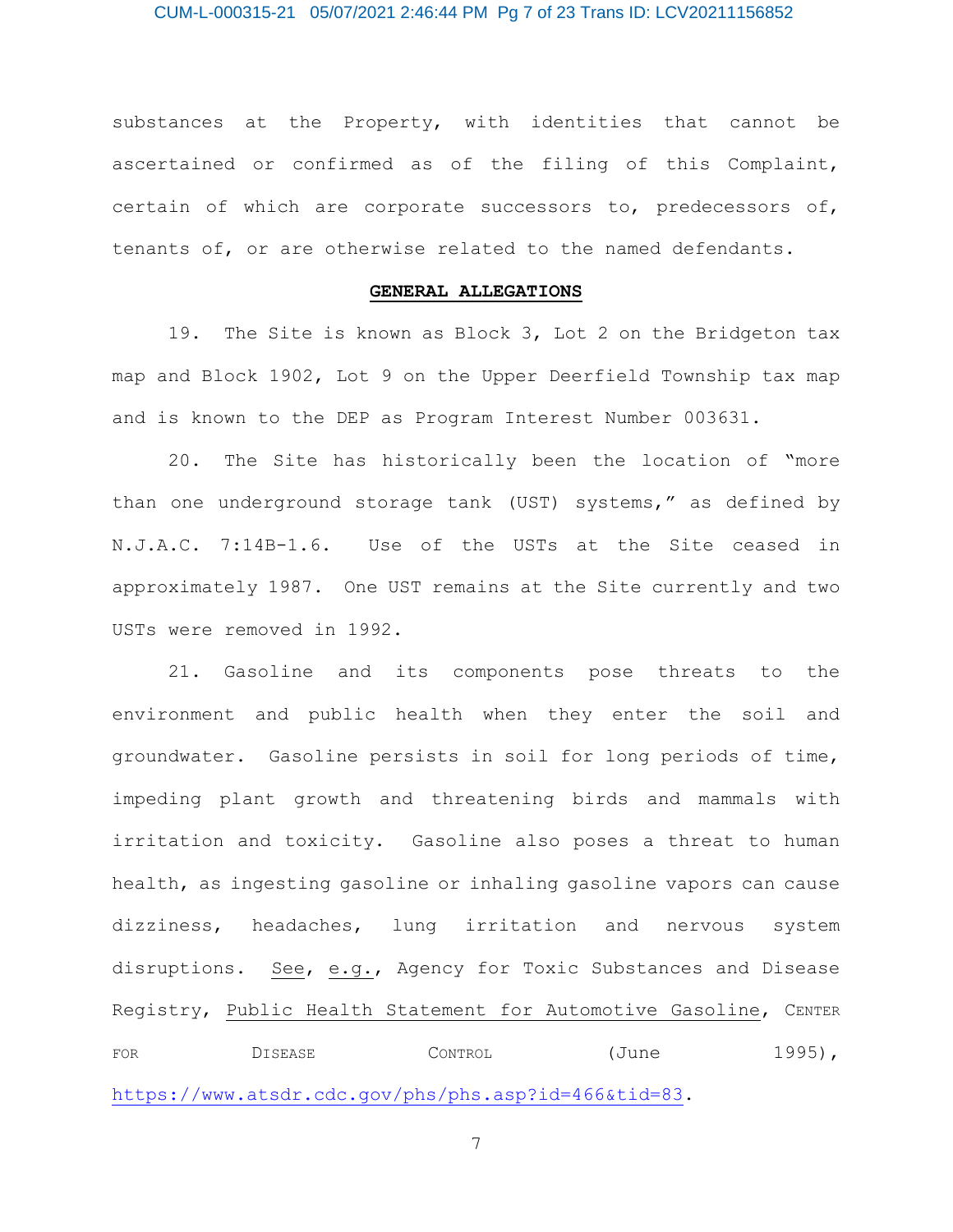### CUM-L-000315-21 05/07/2021 2:46:44 PM Pg 8 of 23 Trans ID: LCV20211156852

22. Dailey purchased the Site on approximately March 20, 1992.

23. On approximately July 7, 1992, DEP received an anonymous report to its hotline that two of the USTs at the Site had been removed from the Site. The USTs were never registered as required by law at the time, and DEP was never notified of the removal. This removal of the two USTs occurred without DEP knowledge or oversight.

24. Upon information and belief, on approximately July 7, 1992, Dailey removed two USTs ("UST 1" and "UST 2") without implementing a closure plan consisting of a site investigation as required by N.J.A.C. 7:26E-3.3, and a tank decommissioning plan as required by N.J.A.C. 7:14B-9.2(b).

25. On approximately September 10, 2013, former Site owner Alfred A. Gratz completed the 2013 Questionnaire listing Dailey as the owner and operator of three USTs on the Site as of the purchase of the Site in July 1992. DEP sent a Notice of Deficiency to Dailey on approximately September 13, 2013, requesting an update to the tank information and the payment of fees.

26. DEP conducted an inspection of the Site on December 8, 2015, and observed one out-of-service UST onsite ("UST 3"). The two other USTs, UST 1 and UST 2, identified in the 2013 Questionnaire, were not identified or located during the inspection.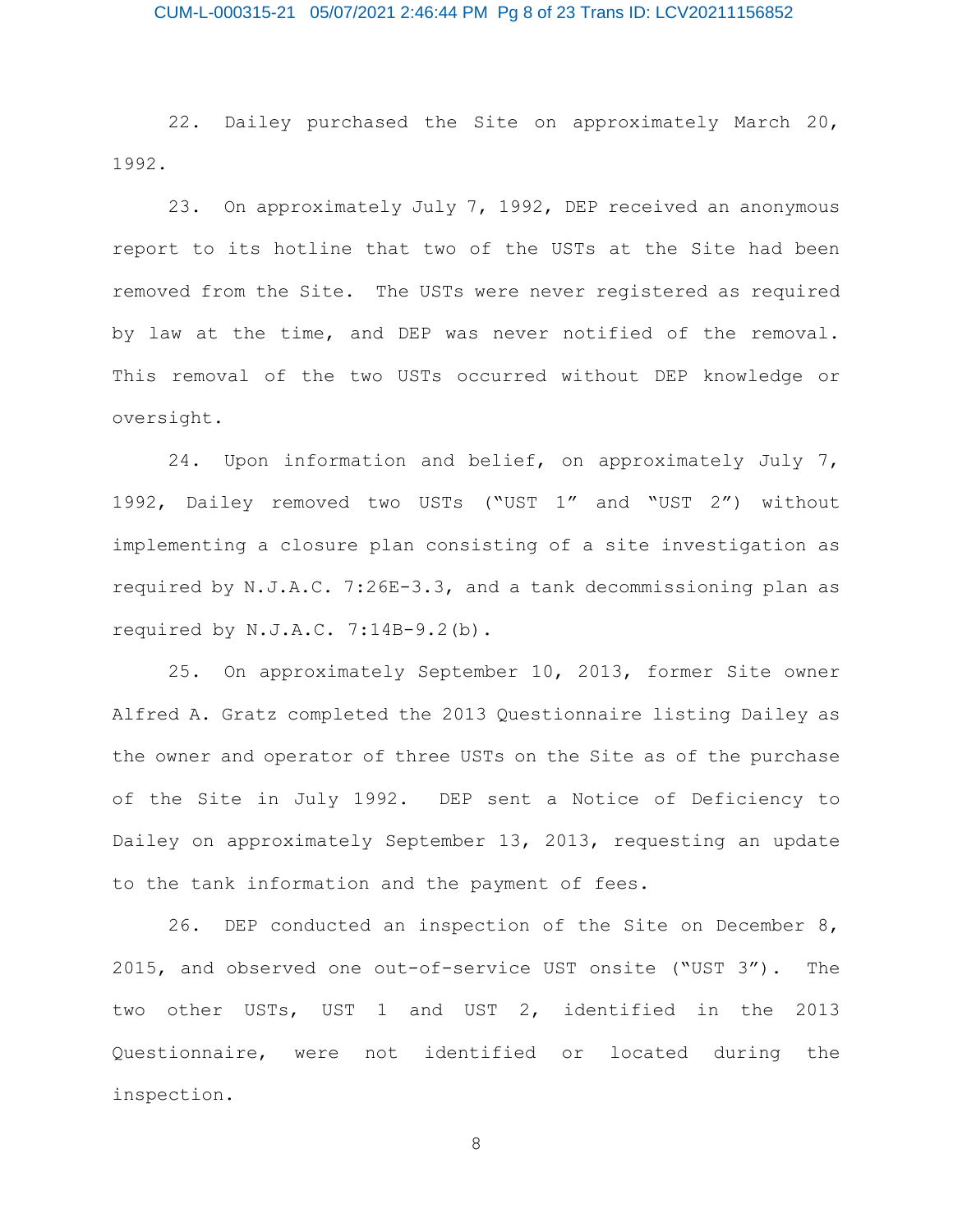### CUM-L-000315-21 05/07/2021 2:46:44 PM Pg 9 of 23 Trans ID: LCV20211156852

27. The inspection identified an UST fill port visible on the Site at ground level. The UST fill port was opened and, upon inspection, DEP officials smelled the odor of gasoline. DEP determined using a tank stick that UST 3 contained water mixed with a petroleum liquid with the odor of gasoline. DEP concluded that the amount of water in the tank was likely not solely attributable to condensation or deliveries, but instead likely due to a leak in the UST. The presence of water in the UST qualified as a "suspected release."

28. On December 8, 2015, after their inspection, DEP officials advised Dailey in person that he must hire a Licensed Site Remediation Professional ("LSRP") to investigate the Site and close the UST. Dailey did not hire an LSRP as advised.

29. On May 18, 2017, Dailey sold the Site to 330 Angle Sea, LLC for a nominal fee of one dollar.

30. 330 Angle Sea's sole listed member is Thomas Dailey.

31. Upon information and belief, 330 Angle Sea is a legal entity through which Dailey conducts business activities with regard to the Site.

32. Neither Defendant has retained a LSRP, conducted any site investigations, or otherwise acted to resolve the past and ongoing violations of the three USTs at the Site.

33. Defendants' failure to hire a LSRP, investigate UST 1 and 2 that were removed in 1992, register and close the out-of-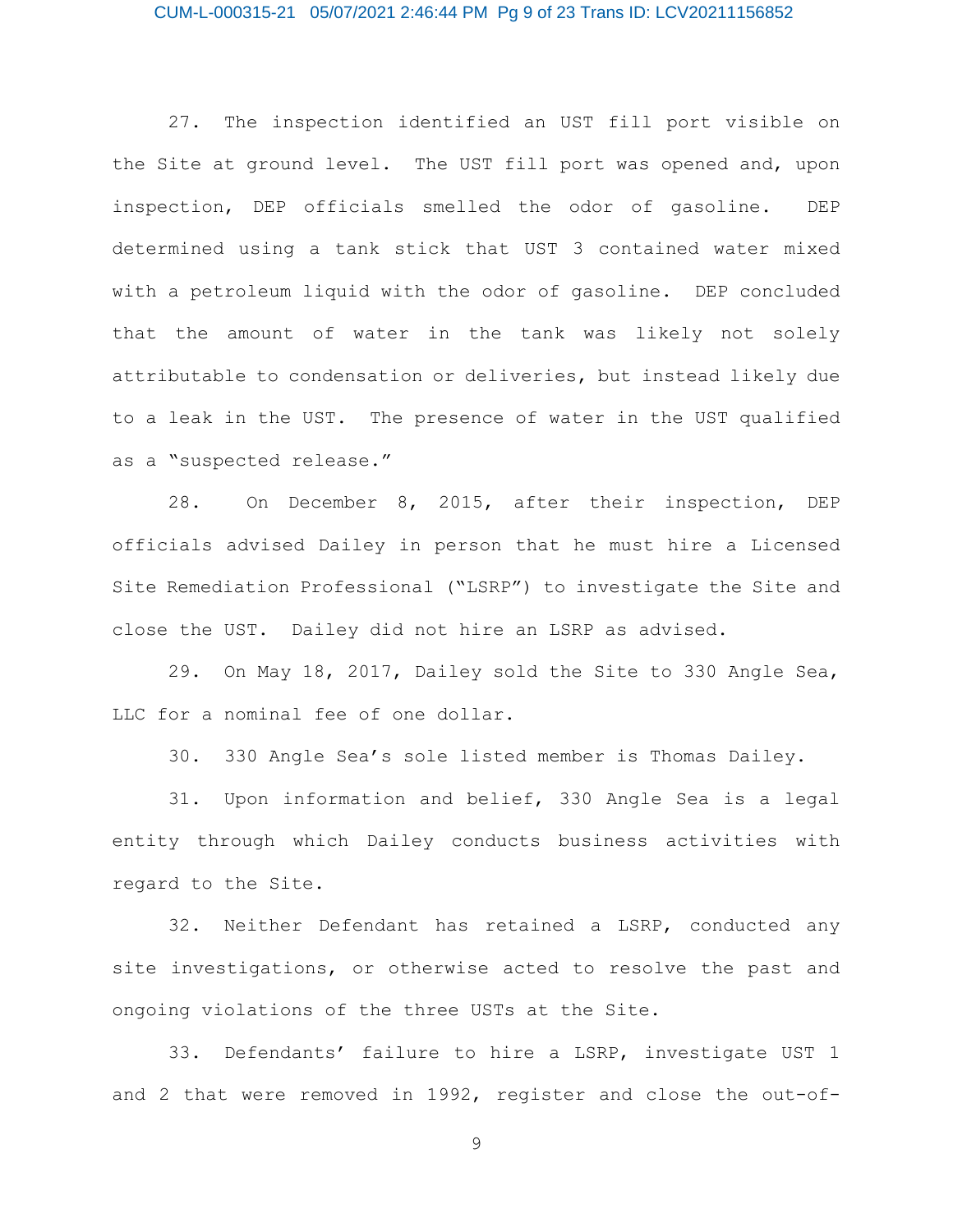CUM-L-000315-21 05/07/2021 2:46:44 PM Pg 10 of 23 Trans ID: LCV20211156852

service UST 3, conduct the required site investigations and any necessary remediation, or otherwise resolve the past and ongoing violations of the UST Act at the Site, poses an ongoing danger to public health and environment.

#### **Count I**

## **Defendant Dailey's Violation of the Underground Storage of Hazardous Substances Act for USTs 1 & 2**

34. The Department repeats each allegation of the preceding paragraphs above as though set forth in their entirety herein.

35. An "owner and operator who intends to close an [UST] containing hazardous substances . . . shall implement a closure plan which consists of a site investigation set forth at N.J.A.C. 7:26E-3.3 and a tank decommissioning plan . . . ." N.J.A.C. 7:14B-9.2.

36. "'Close' or 'closure' means the permanent elimination from service of any [UST] system by removal or abandonment in place." N.J.A.C. 7:14B-1.6.

37. An "'[o]wner' means any person who owns a facility, or any person who has a legal or equitable title to a site containing a facility and has exercised control of the facility." N.J.A.C. 7:14B-1.6.

38. An "'[o]perator' means each person who leases, operates, controls, supervises, or has responsibility for, the daily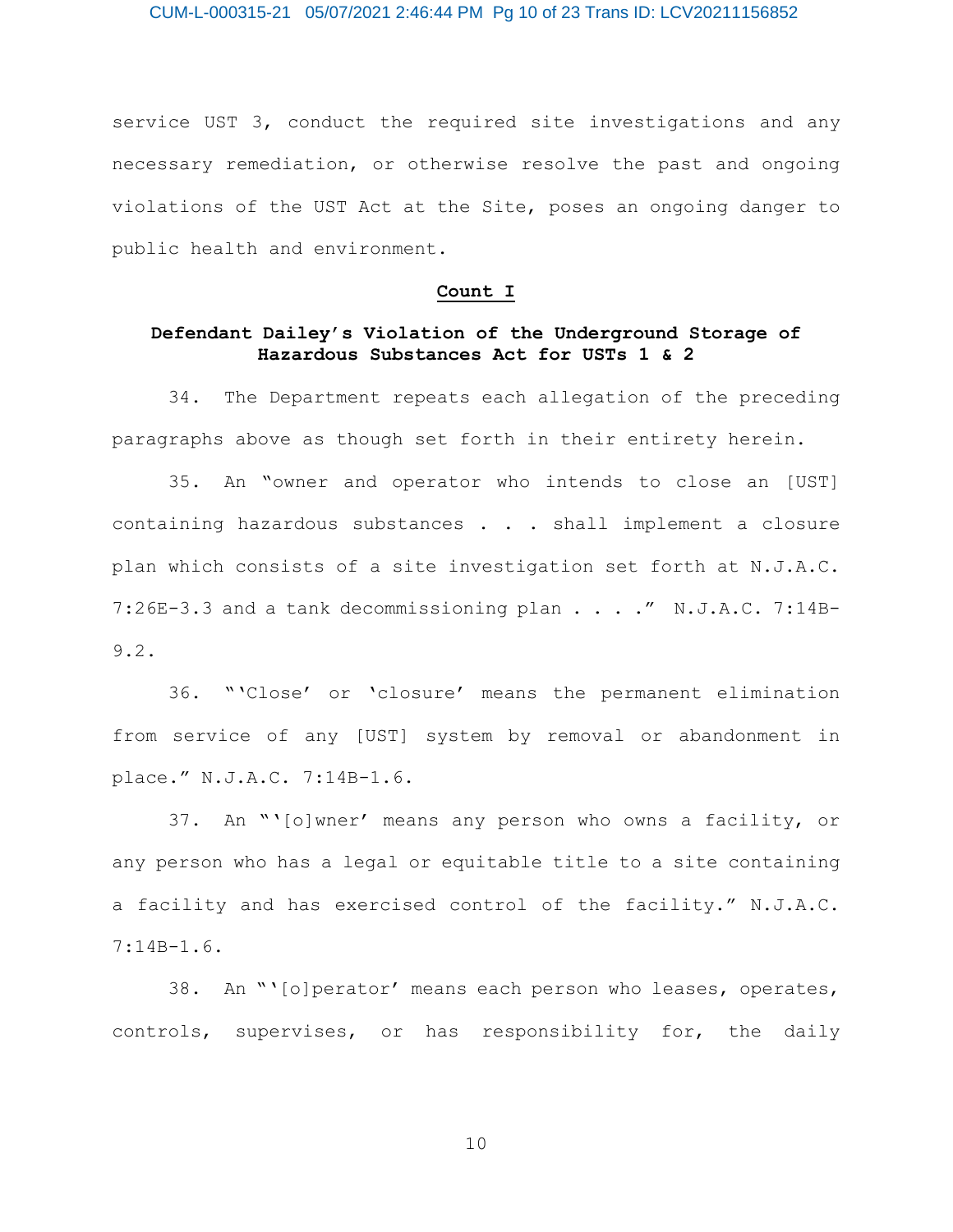### CUM-L-000315-21 05/07/2021 2:46:44 PM Pg 11 of 23 Trans ID: LCV20211156852

operation of a facility, and each person who has the authority to operate, control, or supervise the daily operation of a facility."

39. Defendant Thomas Dailey was the owner and operator of the petroleum product USTs on the Site from July 1992 until at least May 2017.

40. Upon information and belief, on July 7, 1992, Defendant Dailey closed or ordered the closure of UST 1 and UST 2 by removing the tanks or ordering the removal of the tanks without implementing a closure plan, which consists of a site investigation required by N.J.A.C. 7:26E-3.3 and a tank decommissioning plan.

41. As owner and operator of UST 1 and UST 2, Defendant failed to implement a closure plan consisting of a site investigation set forth at N.J.A.C. 7:26E-3.3 and a tank decommissioning plan pursuant to N.J.A.C. 7:14B-9.2(b) upon removal of the USTs.

42. Defendant Thomas Dailey's improper removal of the tanks containing petroleum products conferred economic benefits upon Defendant. Upon information and belief, the benefits include but are not limited to, savings realized from avoided capital or noncapital costs necessary to conduct the required site investigation plan upon closure of the tanks, the return earned on the amount of avoided costs, and benefits accruing as a result of a competitive market advantage enjoyed by reason of Defendant's avoidance of proper removal procedures.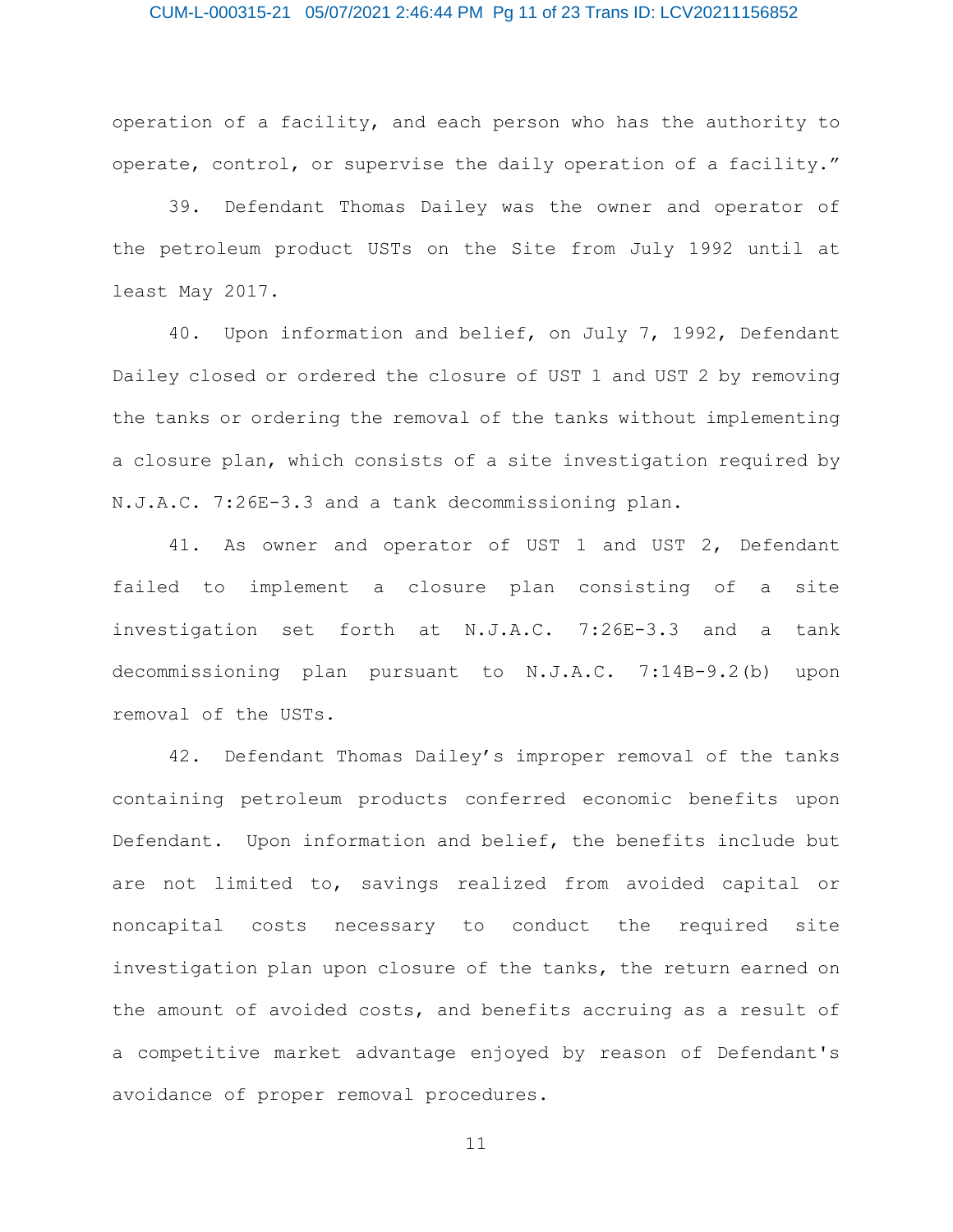43. The UST Act permits the Department to seek penalties and other relief pursuant to the penalty provision of the Water Pollution Control Act ("WPCA"), N.J.S.A. 58:10A-10(c). N.J.S.A. 58:10A-32.

44. The WPCA permits the Commissioner to bring an action in the Superior Court for injunctive relief, N.J.S.A. 58:10A-10c(1); for the reasonable costs of any investigation, inspection, or monitoring survey that led to the establishment of the violation, including the costs of preparing and litigating the case, N.J.S.A. 58:10A-10c(2); for reasonable costs incurred by the State in removing, correcting, or terminating the adverse effects upon water quality resulting from any unauthorized discharge of pollutants for which action under this subsection may have been brought, N.J.S.A. 58:10A-10c(3); for compensatory damages for any loss or destruction of wildlife, fish or aquatic life, or other natural resources, and for any other actual damages caused by an unauthorized discharge, N.J.S.A. 58:10A-10c(4); and for the actual amount of any economic benefits accruing to the violator from any violation, including savings realized from avoided capital or noncapital costs resulting from the violation, the return earned or that may be earned on the amount of avoided costs, any benefits accruing as a result of a competitive market advantage enjoyed by reason of the violation, or any other benefit resulting from the violation, N.J.S.A. 58:10A-10c(5).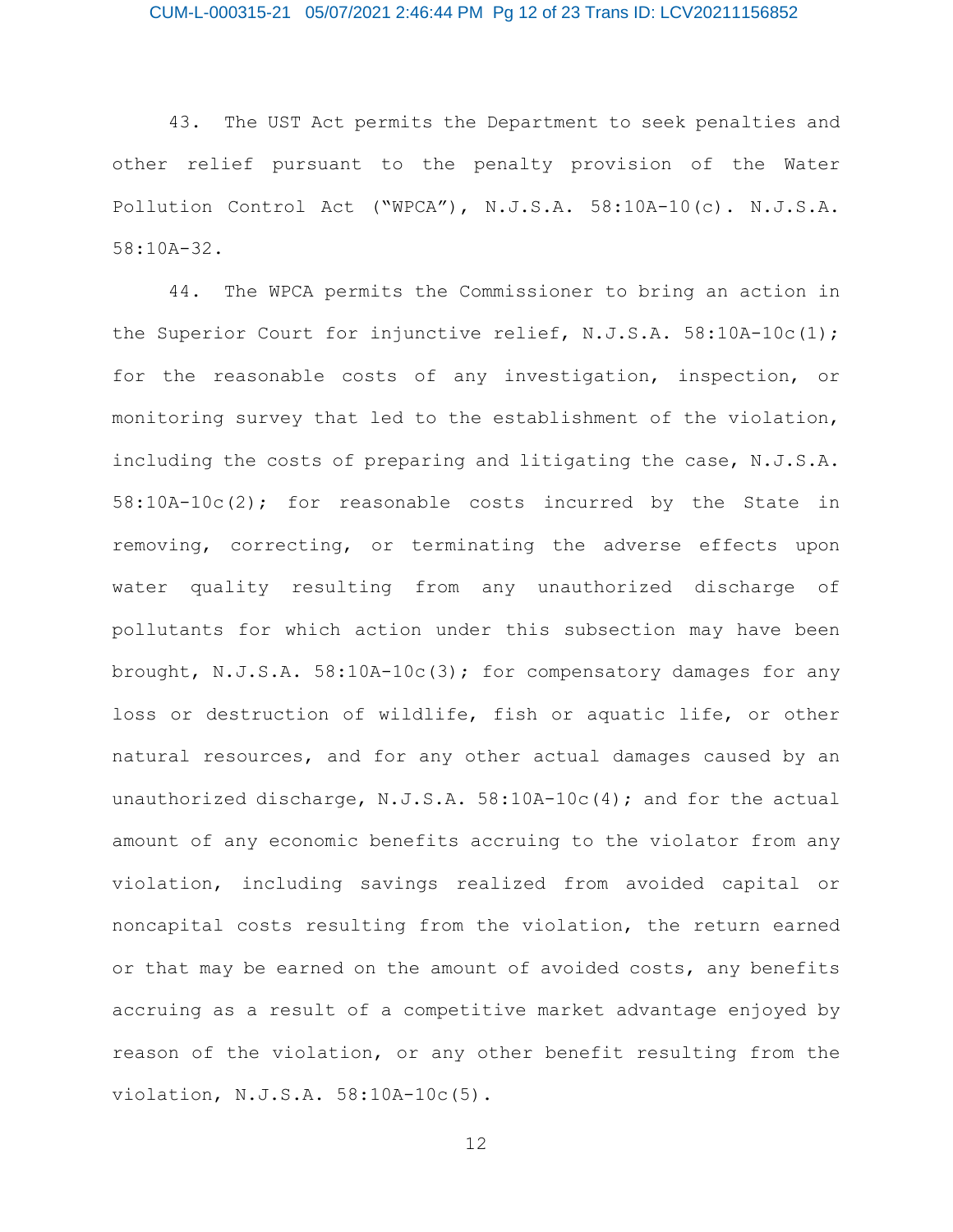**WHEREFORE**, the Department demands judgment in their favor:

- a. Finding Defendant Thomas Dailey to be in violation of the UST Act and its implementing regulations;
- b. Ordering Defendant to immediately retain a LSRP pursuant to N.J.A.C. 7:26C-2.3(a) and N.J.A.C. 7:26C-2.2(a)(2)(ii);
- c. Ordering Defendant Thomas Dailey to conduct a site investigation as required by and in accordance with all applicable laws and regulations, including, but not limited to N.J.A.C. 7:26E-3.3-3.14, as applicable;
- d. Ordering Defendant Thomas Dailey to pay a civil penalty pursuant to N.J.S.A. 58:10A-10e in an amount the Court deems just and proper;
- e. Ordering Defendant Thomas Dailey to compensate the Department for all reasonable costs that have been and will be incurred for any investigation, inspection, or monitoring survey, which led, or will lead, to establishment of the violation, including the costs of preparing and litigating the case;
- f. Awarding the Department their costs and fees in this action;
- g. Awarding the Department any other relief that this Court deems just and proper;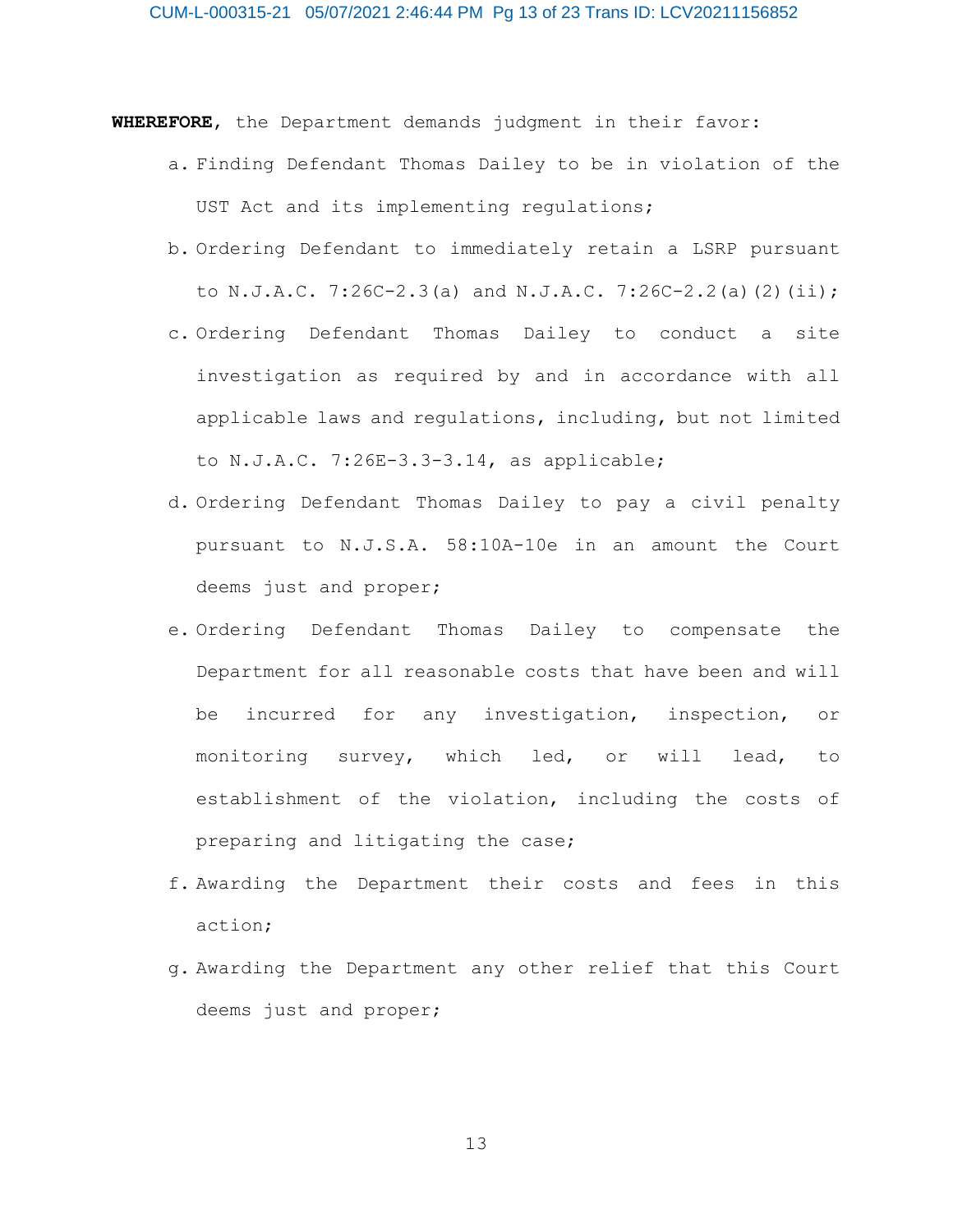- h. Reserving the right to bring a claim against defendant in the future for natural resource damages arising out of the discharge of hazardous substances at the Site; and
- i. Reserving the right to bring a claim in the future for any economic benefits that have or will accrue to Defendant, including any savings to be realized from avoided capital or noncapital costs, the return to be earned on the amount of avoided costs, any benefits that will accrue as a result of a competitive market advantage Defendant enjoyed, or any other benefit that will accrue as a result of having violated the Act pursuant to N.J.S.A. 58:10A-10c(5).

#### **COUNT II**

## **Defendants Dailey and 330 Angle Sea's Violation of the Underground Storage of Hazardous Substances Act for UST 3**

45. The Department repeats each allegation of the preceding paragraphs above as though set forth in their entirety herein.

46. A "'[f]acility' means one or more [UST] systems owned by one person on a contiguous piece of property." N.J.A.C. 7:14B-1.6.

47. UST 3, identified during the December 2015 Inspection, constitutes a "facility" pursuant to N.J.A.C. 7:14B-1.6.

48. "'Close' or 'closure' means the permanent elimination from service of any [UST] system by removal or abandonment in place." N.J.A.C. 7:14B-1.6.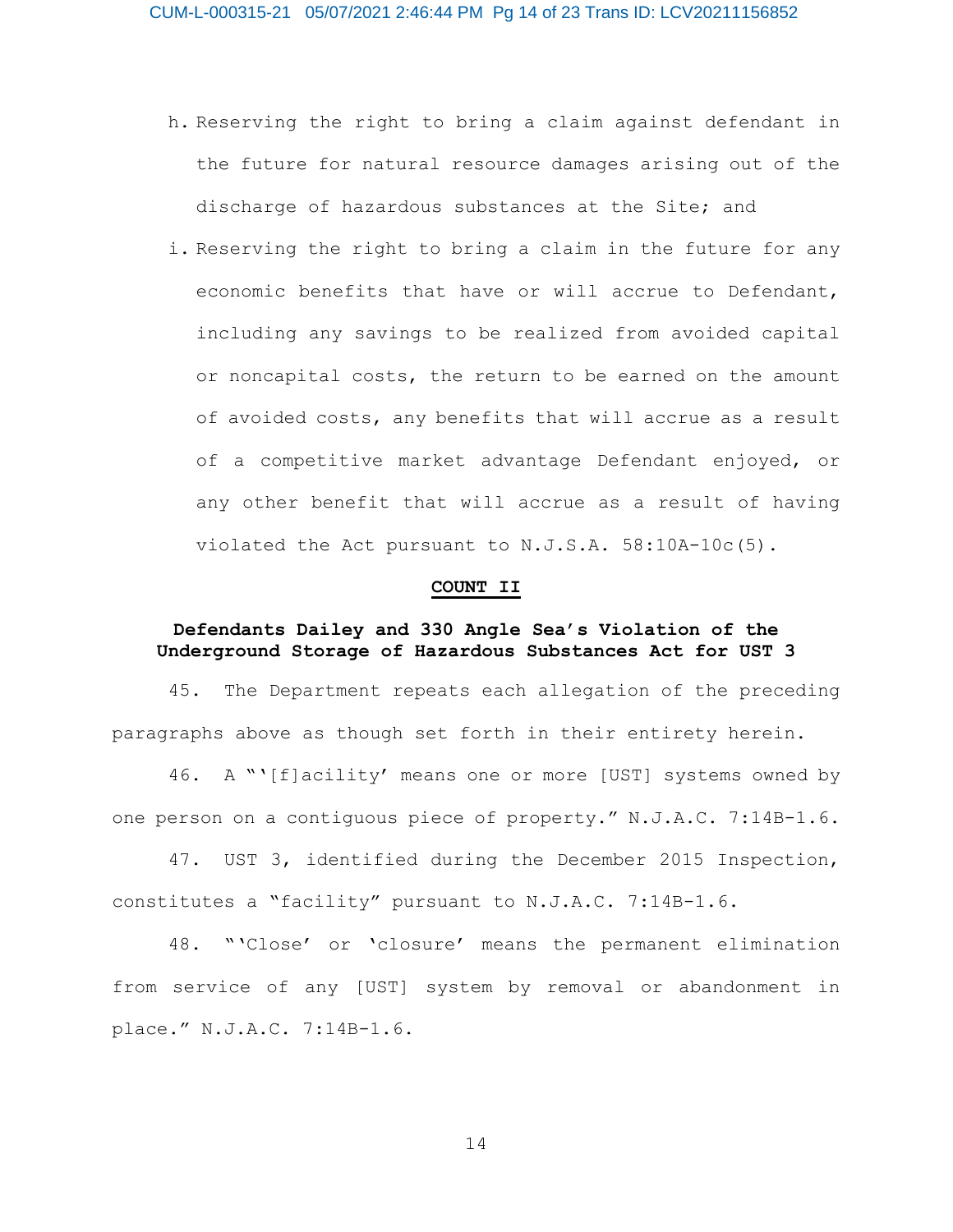### CUM-L-000315-21 05/07/2021 2:46:44 PM Pg 15 of 23 Trans ID: LCV20211156852

49. An "'[o]wner' means any person who owns a facility, or any person who has a legal or equitable title to a site containing a facility and has exercised control of the facility." N.J.A.C. 7:14B-1.6.

50. An "'[o]perator' means each person who leases, operates, controls, supervises, or has responsibility for, the daily operation of a facility, and each person who has the authority to operate, control, or supervise the daily operation of a facility."

51. An "'[o]ut of service storage tank' means any [UST] system in which hazardous substances are contained or have been contained, but from which hazardous substances are not or have not been introduced or dispensed. . ." N.J.A.C. 7:14B-1.6.

52. UST 3 was an out-of-service storage tank in 2015.

53. Any UST system that is out of service for more than twelve (12) months must be closed. N.J.A.C. 7:14B-9.1(d).

54. UST 3 was out of service for twelve (12) months as of December 8, 2016, one year from the date of DEP's 2015 Inspection.

55. Dailey was the owner and operator of UST 3 on December 8, 2015.

56. Dailey was the owner and operator of UST 3 on December 8, 2016.

57. 330 Angle Sea is the current owner and operator of UST 3 as of May 18, 2017. UST 3 continues to be out of service and risks injury to the public health and the environment due to the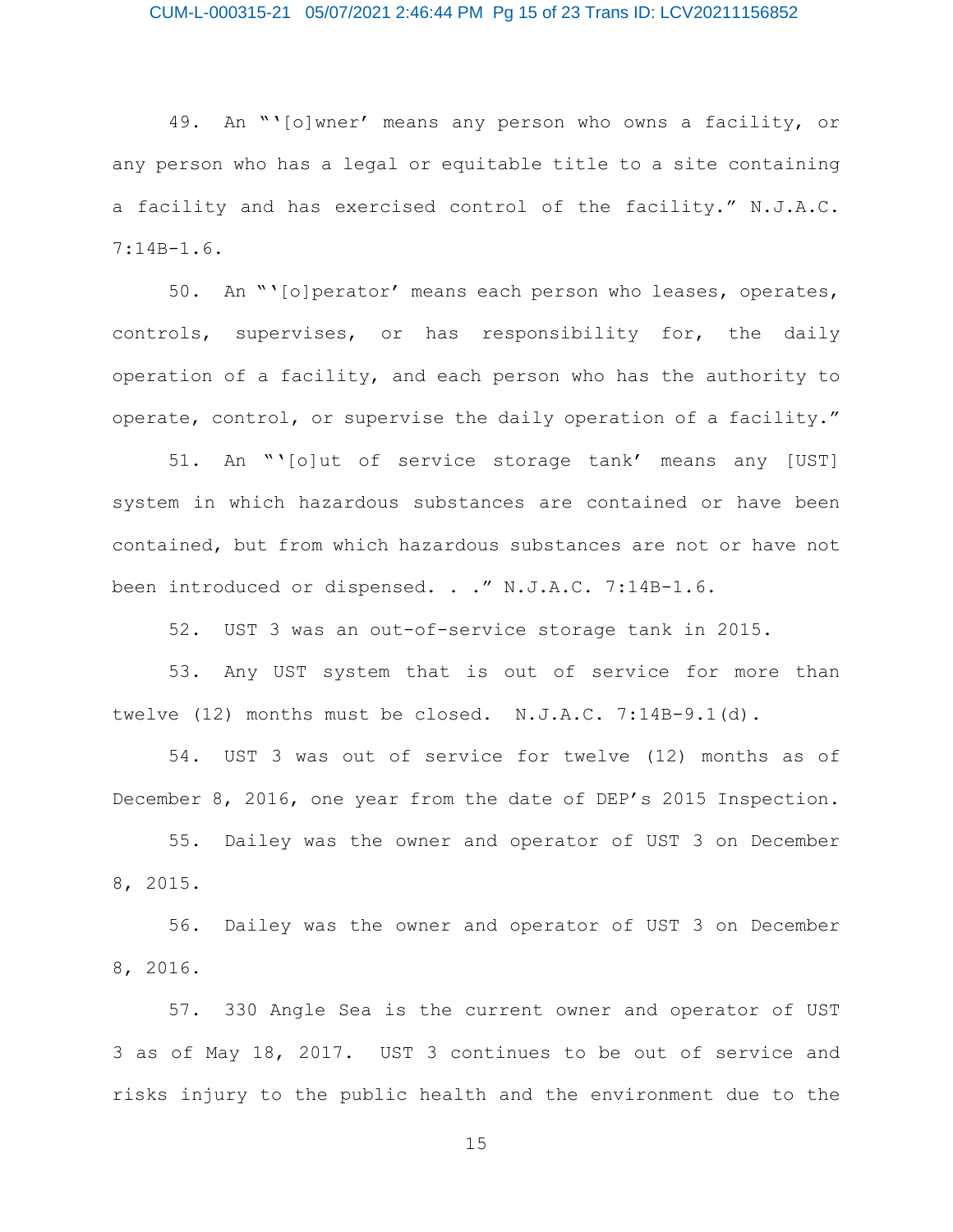# CUM-L-000315-21 05/07/2021 2:46:44 PM Pg 16 of 23 Trans ID: LCV20211156852

ongoing presence of gasoline and petroleum products in the tank and the possibility that it has already leaked petroleum products.

58. The owner and operator of a UST shall complete an investigation of a suspected release in accordance with the requirements of N.J.A.C. 7:14B-7.2(a) within seven calendar days of the discovery of the suspected release when there is water in the UST not attributable to condensation or deliveries or by any other method of discovery of a suspected release. N.J.A.C. 7:14B-7.1(a)(4) & (9).

59. If the investigation conducted in accordance with N.J.A.C. 7:14B-7.2(a) is inconclusive in confirming or disproving a suspected release, the owner and operator shall conduct and complete a site investigation designed to confirm or disprove a suspected discharge in accordance with N.J.A.C. 7:26E-3.3 within the schedule established in N.J.A.C. 7:26E-3.14. N.J.A.C. 7:14B-7.2(b).

60. Dailey, as owner and operator, failed to investigate pursuant to N.J.A.C. 7:14B-7.2(a) within seven days of discovery of the suspected release when water was discovered in UST 3.

61. 330 Angle Sea, as owner and operator, failed to investigate pursuant to N.J.A.C. 7:14B-7.2(a) within seven days of discovery of the suspected release.

62. The owner and operator closing the out of service UST system as required by N.J.A.C. 7:14B-9.1(d) shall comply with the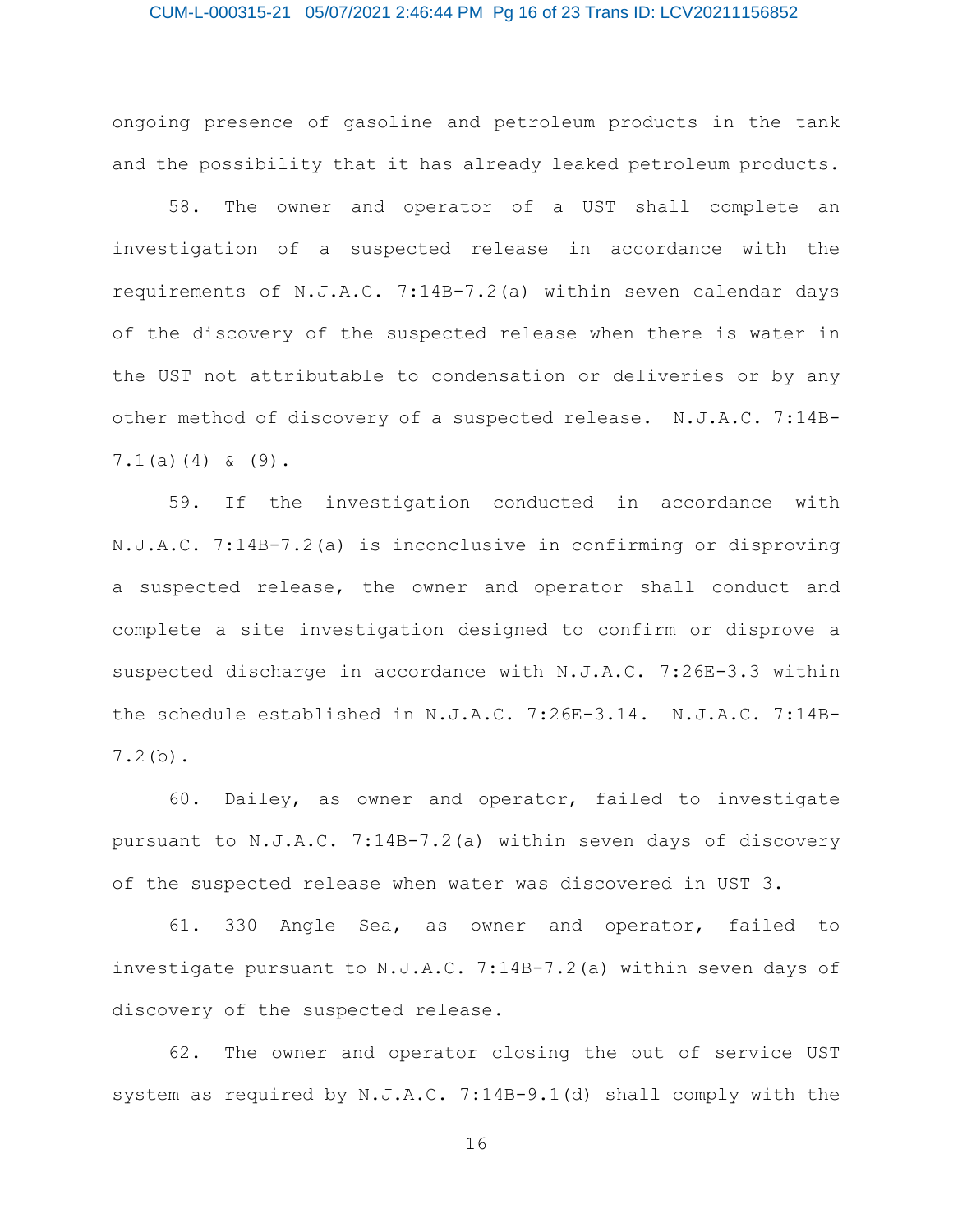### CUM-L-000315-21 05/07/2021 2:46:44 PM Pg 17 of 23 Trans ID: LCV20211156852

following requirements, which are set forth at N.J.A.C. 7:14B-9.2(a):

A. Ensure that the facility is registered as required by N.J.A.C. 7:14B-2.2 prior to closure of the UST;

B. Notify DEP of the intent to close the UST system at least fourteen (14) calendar days prior to the closure date;

C. Provide a copy of DEP's approval of the notice of intent to close the tanks to the applicable municipal and county health departments and the applicable local authority with the application for a local demolition permit;

D. Comply with the applicable requirements for the New Jersey Uniform Construction Code, N.J.A.C. 5:23; and

E. If any contamination is detected above any applicable remediation standard, conduct the remediation pursuant to the Administrative Requirements for the Remediation of Contaminated Sites, N.J.A.C. 7:26C.

63. The owner and operator closing an UST system must implement a closure plan, which consists of a site investigation set forth at N.J.A.C. 7:26E-3.3 and a tank decommissioning plan. N.J.A.C. 7:14B-9.2(b). An LSRP must be retained.

64. As owner and operator, Dailey failed to properly close the UST system after UST 3 remained out of service for over twelve (12) months as of December 8, 2016. Dailey also failed to implement a closure plan consisting of a site investigation set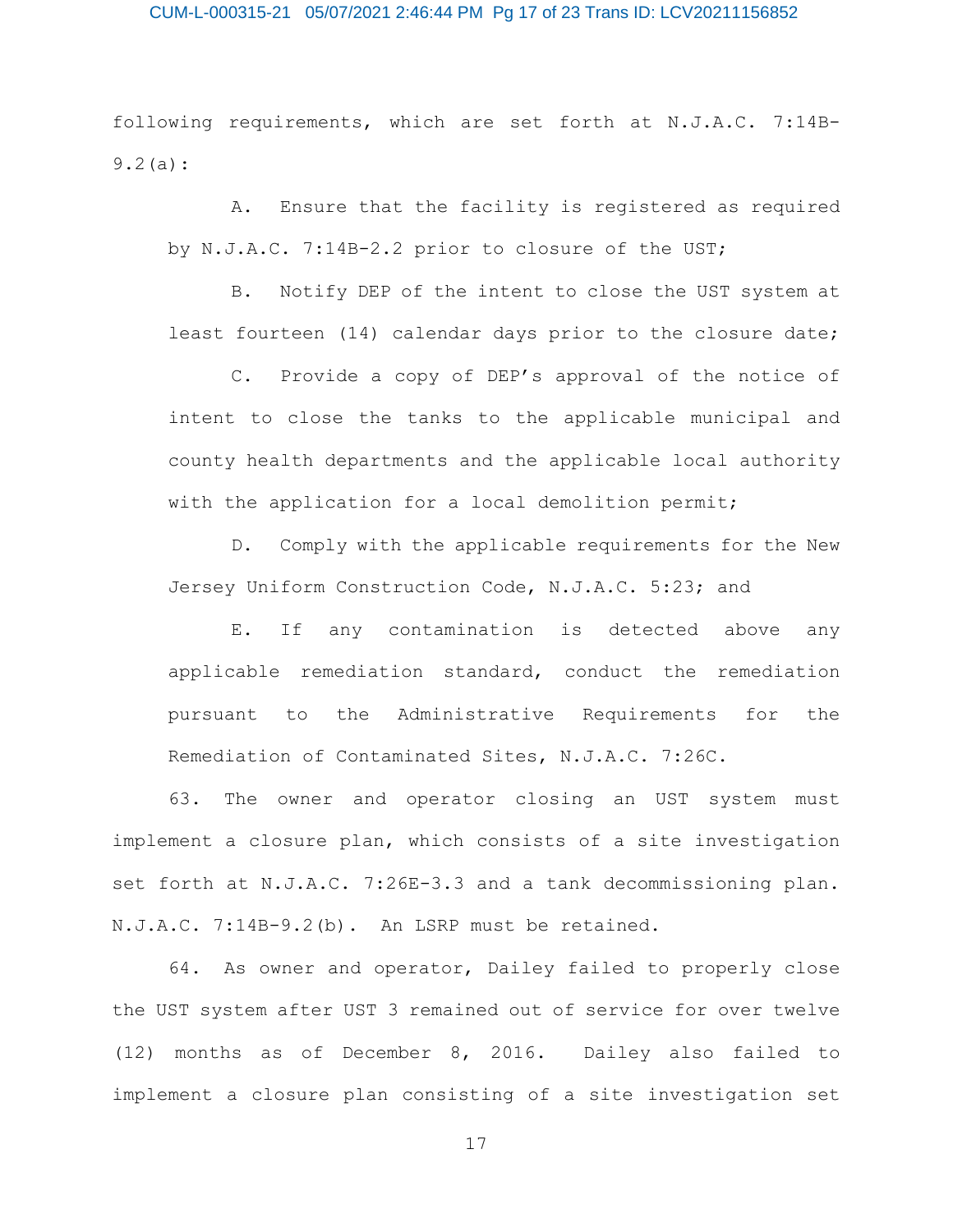forth at N.J.A.C. 7:26E-3.3 and a tank decommissioning plan pursuant to N.J.A.C. 7:14B-9.2(b).

65. As owner and operator, 330 Angle Sea failed to properly close the UST system after UST 3 remained out of service for over twelve (12) months. As owner and operator, 330 Angle Sea failed to implement a closure plan consisting of a site investigation set forth at N.J.A.C. 7:26E-3.3 and a tank decommissioning plan pursuant to N.J.A.C. 7:14B-9.2(b).

66. Dailey's and 330 Angle Sea's failure to remove UST 3 and investigate the suspected discharge from UST 3 conferred economic benefits upon Defendants. Upon information and belief, the benefits include but are not limited to, savings realized from avoided capital or noncapital costs necessary to conduct a site investigation and make a tank decommissioning plan and investigating the suspected discharge from the tank, the return earned on the amount of avoided costs, and benefits accruing as a result of a competitive market advantage enjoyed by reason of Defendant's failure to properly close the tank and investigate and potential discharge onto the Site.

67. The UST Act permits the Department to seek penalties and other relief pursuant to the WPCA's penalty provision, N.J.S.A. 58:10A-10(c). N.J.S.A. 58:10A-32.

68. Pursuant to the WPCA, the Commissioner may bring an action in the Superior Court for injunctive relief, N.J.S.A.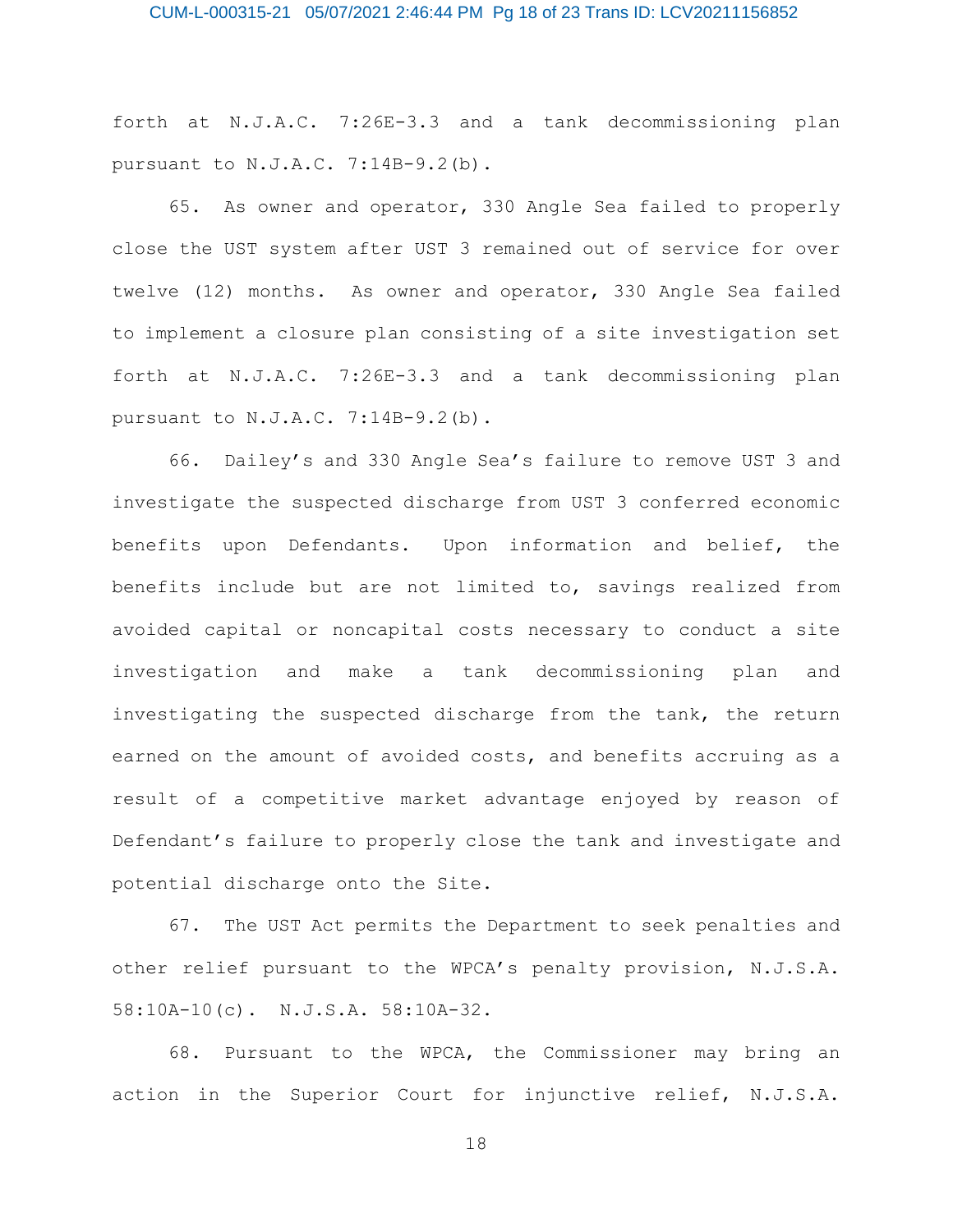58:10A-10c(1); for the reasonable costs of any investigation, inspection, or monitoring survey that led to the establishment of the violation, including the costs of preparing and litigating the case, N.J.S.A. 58:10A-10c(2); for reasonable costs incurred by the State in removing, correcting, or terminating the adverse effects upon water quality resulting from any unauthorized discharge of pollutants for which action under this subsection may have been brought, N.J.S.A. 58:10A-10c(3); for compensatory damages for any loss or destruction of wildlife, fish or aquatic life, or other natural resources, and for any other actual damages caused by an unauthorized discharge, N.J.S.A. 58:10A-10c(4); and for the actual amount of any economic benefits accruing to the violator from any violation, including savings realized from avoided capital or noncapital costs resulting from the violation, the return earned or that may be earned on the amount of avoided costs, any benefits accruing as a result of a competitive market advantage enjoyed by reason of the violation, or any other benefit resulting from the violation. N.J.S.A. 58:10A-10c(5).

**WHEREFORE**, the Department demands judgment in its favor:

- a. Finding Defendants Thomas Dailey and 330 Angle Sea to be in violation of the UST Act and its implementing regulations;
- b. Ordering Defendants to immediately retain a LSRP pursuant to N.J.A.C. 7:26C-2.3(a) and N.J.A.C. 7:26C-2.2(a)(2)(ii);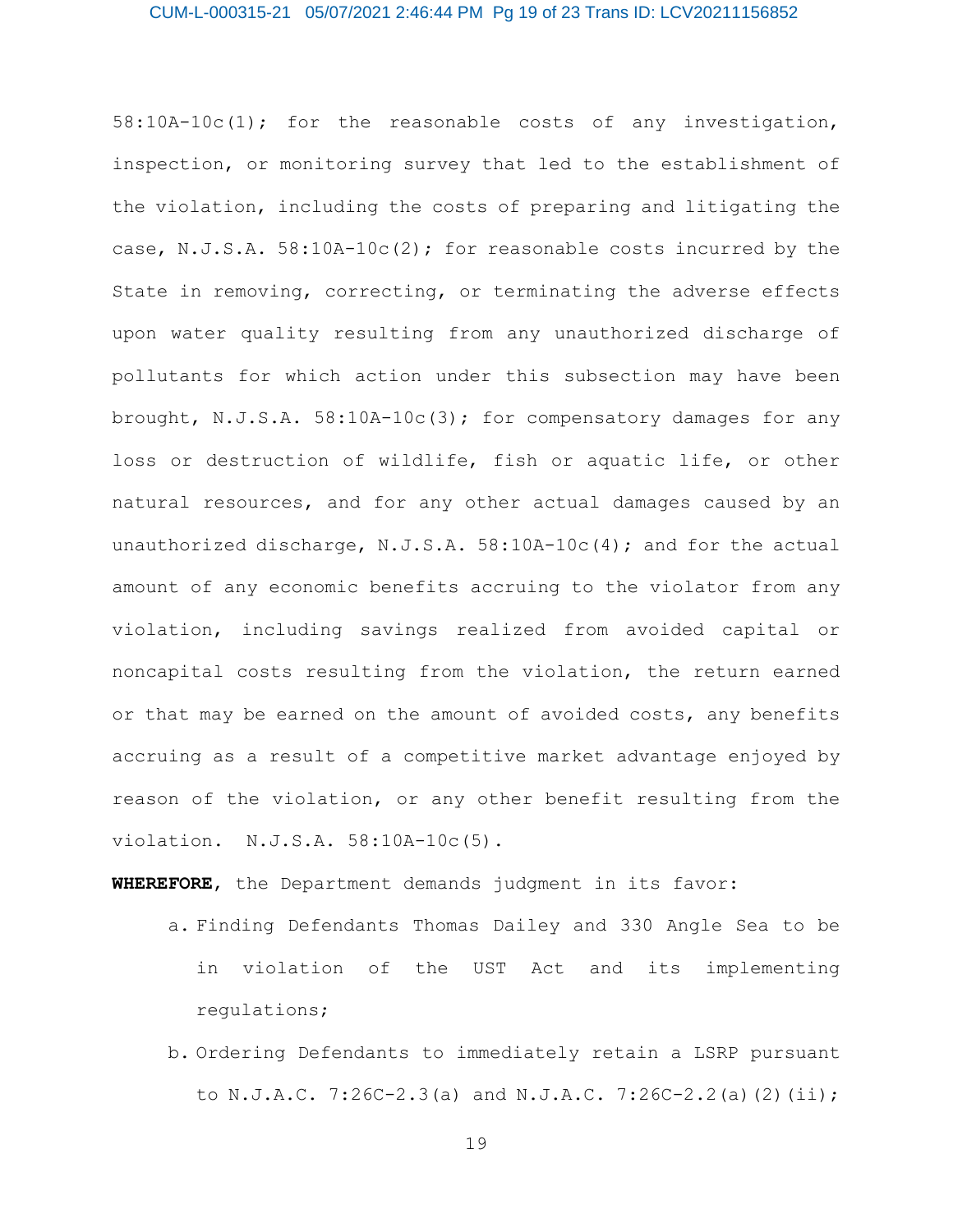- c. Ordering Defendants to conduct a site investigation as required by and in accordance with all applicable laws and regulations, including, but not limited to N.J.A.C. 7:26E-3.3 to 14, as applicable;
- d. Ordering Defendants to properly close UST 3 as required by and in accordance with all applicable laws and regulations;
- e. Ordering Defendants to investigate and remediate hazardous discharges at and migrating from the Site in accordance with all applicable laws and regulations;
- f. Ordering Defendants to pay a civil penalty pursuant to N.J.S.A. 58:10A-10e in an amount the Court deems just and proper;
- g. Ordering Defendants to compensate the Department for all reasonable costs that have been and will be incurred for any investigation, inspection, or monitoring survey, which led, or will lead, to establishment of the violation, including the costs of preparing and litigating the case;
- h. Awarding the Department their costs and fees in this action;
- i. Awarding the Department any other relief that this Court deems just and proper;
- j. Reserving the right to bring a claim against Defendants in the future for natural resource damages arising out of the discharge of hazardous substances at the Site; and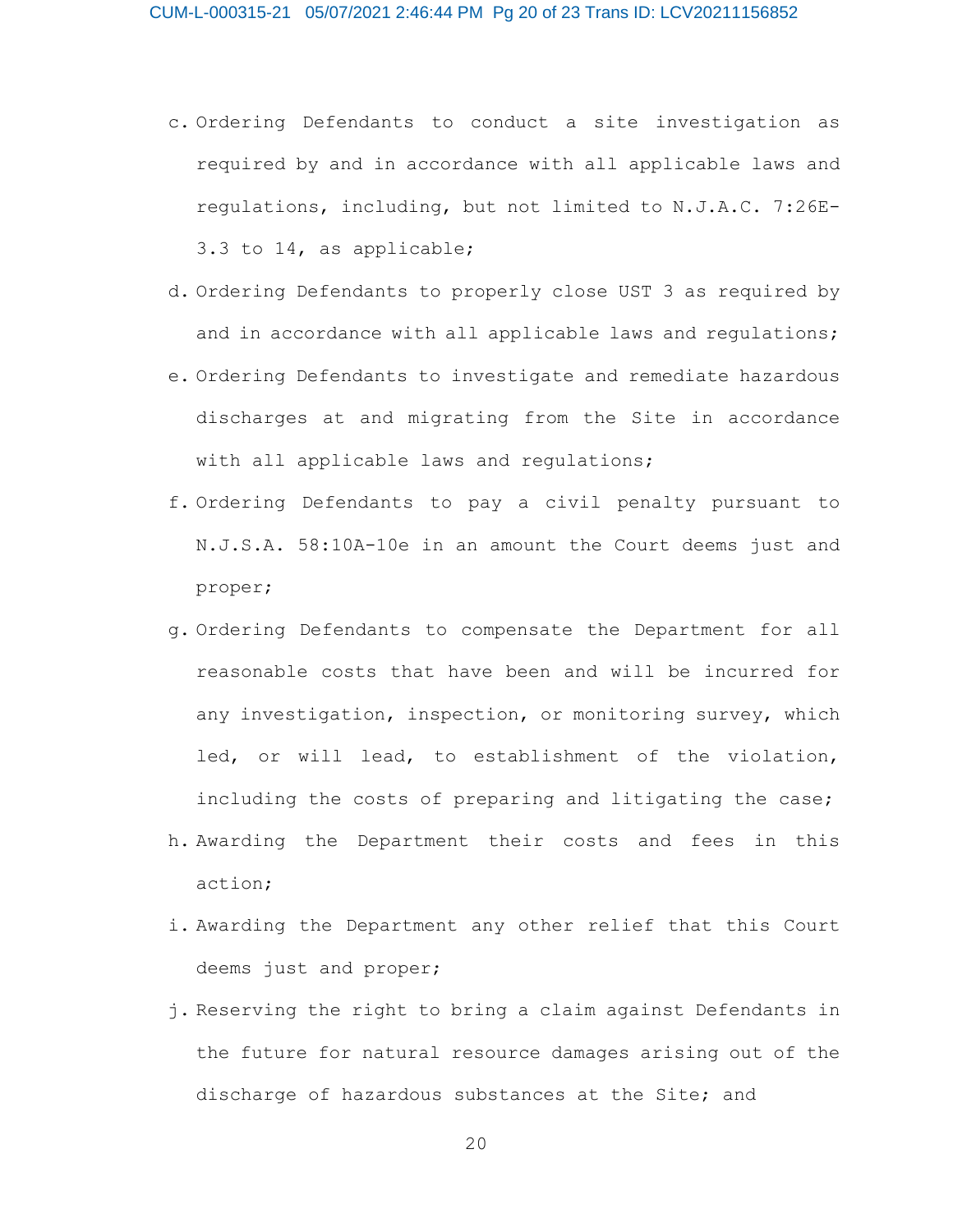k. Reserving the right to bring a claim in the future for any economic benefits that have or will accrue to Defendant, including any savings to be realized from avoided capital or noncapital costs, the return to be earned on the amount of avoided costs, any benefits that will accrue as a result of a competitive market advantage Defendant enjoyed, or any other benefit that will accrue as a result of having violated the Act pursuant to N.J.S.A. 58:10A-10c(5).

> GURBIR S. GREWAL ATTORNEY GENERAL OF NEW JERSEY Attorney for Plaintiffs

 $\text{By:}$ 

 Andrew P. Verdone Deputy Attorney General

Dated:05/07/2021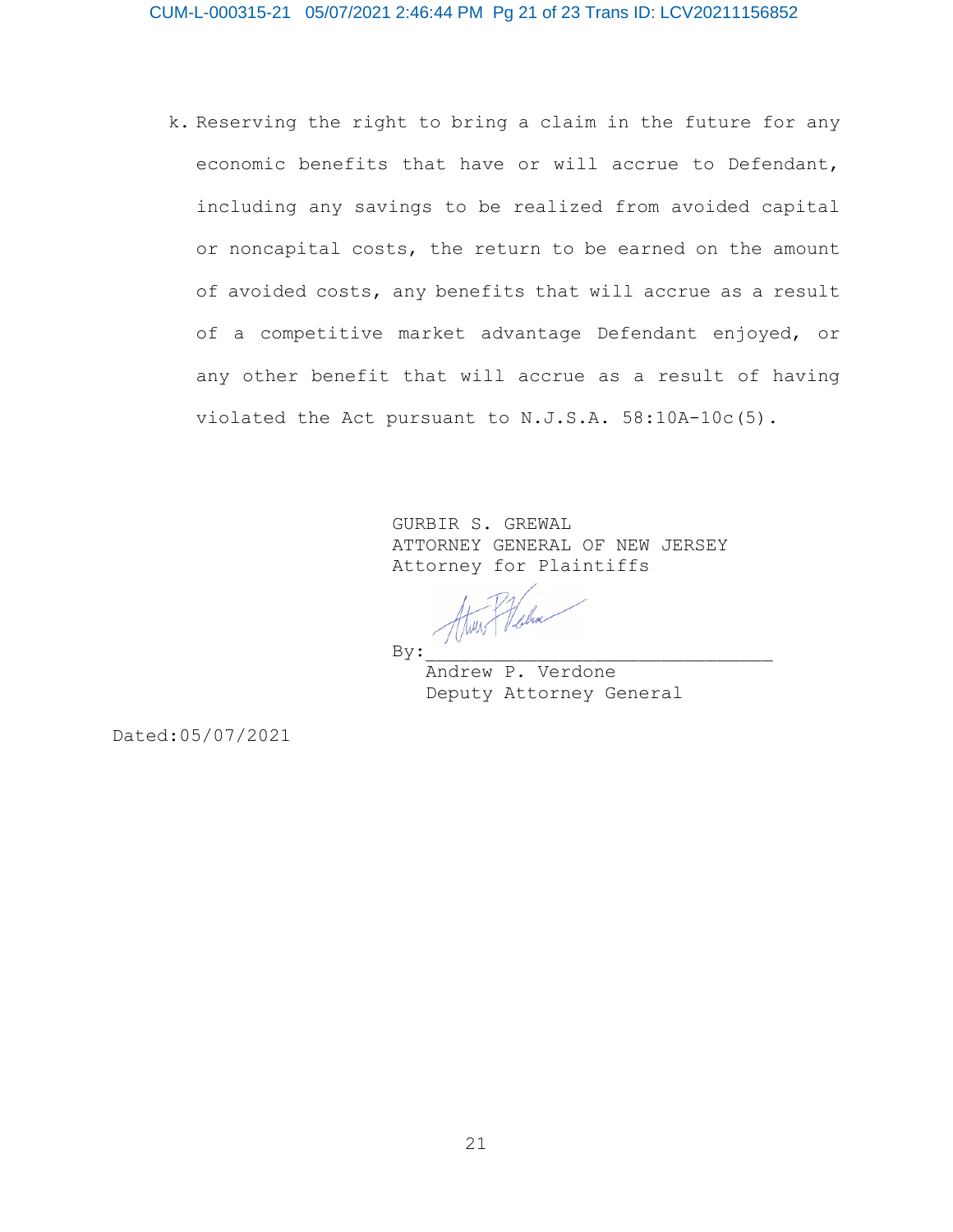### DESIGNATION OF TRIAL COUNSEL

Pursuant to R. 4:25-4, the Court is advised that Andrew P. Verdone, Deputy Attorney General, is hereby designated as trial counsel for plaintiffs in this action.

### R. 4:5-1(b)(2) CERTIFICATION REGARDING

### OTHER PROCEEDINGS AND PARTIES

Undersigned counsel certifies that the matters in controversy in this action are currently not the subject of any other pending action in any court or arbitration proceeding known to the State at this time, nor is any non-party known to the State at this time who should be joined in this action pursuant to R. 4:28, or who is subject to joinder pursuant to R. 4:29-1. If, however, any such matter or non-party later becomes known to Plaintiffs, an amended certification will be filed and served upon all other parties and filed with this court in accordance with R.  $4:5-1$  (b)  $(2)$ .

> GURBIR S. GREWAL ATTORNEY GENERAL OF NEW JERSEY

 $\text{By:}\qquad\qquad/\text{UWW}$ 

 Andrew P. Verdone Deputy Attorney General

Dated: 05/07/2021